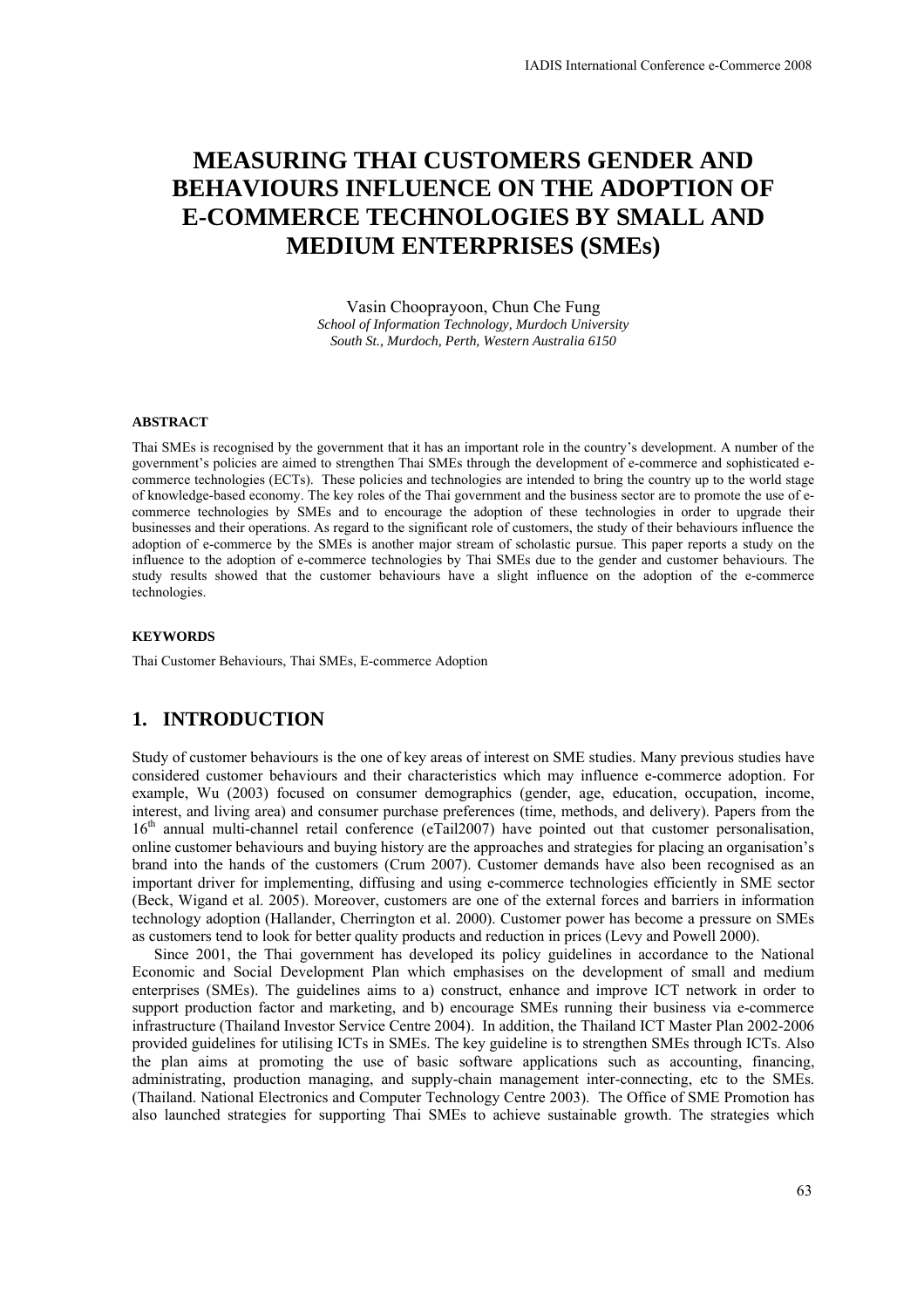related to ICTs are the development of ICT transfer mechanism to SMEs, and, the development of supply chain linkages between various SME clusters (Thailand. Office of Small and Medium Enterprise Promotion 2007).

Based on the Thai government's effort and investments, it can be anticipated that Thai SMEs sector will move towards strong growth in their activities and business performance. However, e-commerce implementation in the Thai SMEs sector is still lingering on the developing stage. In addition, behaviours of Thai online customers need to be explored in order to correlate their behaviours with the adoption of ecommerce technologies and use by the SMEs sector in Thailand. Another aspect is to focus on the entrepreneurs in the SMEs sector and online customers (Chooprayoon and Fung 2007). It is expected this study will provide information and insight on the research question on the gender and customer behaviours influence on the adoption of e-commerce technologies by the SMEs.

# **2. RESEARCH FRAMEWORK**

The objectives of this study are to investigate customer behaviours and to correlate their behaviours with the adoption of e-commerce technologies by SMEs in Thailand. The gender of the customers was also included in order to measure the influence level of the adoption. The research model and framework is shown as follows:



Figure 1. Framework of the Research

The variable, consumer behaviours, is defined in this study under four categories as shown in Figure 1 . The sub-variables are described as follows:

| Sub-variables                                          | <b>Adapted from:</b>                            |
|--------------------------------------------------------|-------------------------------------------------|
| a) Effects of sale promotion                           | a) Degeratu, Rangaswamy, and Wu (2000)          |
| b) Shopping plan before shopping                       | b) Dahlen and Lange (2002)                      |
| c) Effects of brand name, price and search attributes  | c) Degeratu, Rangaswamy, and Wu (2000)          |
| d) Atmospheric qualities of e-commerce, relationship   | d) Eroglu, Machleit, and Davis (2001)           |
| between involvement and atmosphere,                    |                                                 |
| customer's affective and cognitive reactions           |                                                 |
| e) Web environment (web site lay-out design,           | e) Huang (2000); Menon and Kahn (2002);         |
| information content, etc.)                             | Iyer, Gupta, and Johri (2005)                   |
| f) Complementing channel characteristics and retail    | f) Mathwick, Malhotra, and Rigdon (2002)        |
| information display for customer shopping              |                                                 |
| orientation                                            |                                                 |
| g) Perceived usefulness and ease of use                | g) O'Cass and Fenech $(2002)$                   |
| h) Pervious adoption, perceived risk, Internet use and | h) Eastin $(2002)$                              |
| perceived financial                                    |                                                 |
| i) Pivotal role of trust                               | i) Reynolds $(2000)$ ; So and Sculli $(2002)$ ; |
|                                                        | Shih, et al. (2004)                             |
| i) Influence and impact of security and privacy issues | i) Salisburym, Pearson, and Miller (2000);      |
|                                                        | Liao and Cheung (2001)                          |
| k) Other                                               | k) Researcher defined                           |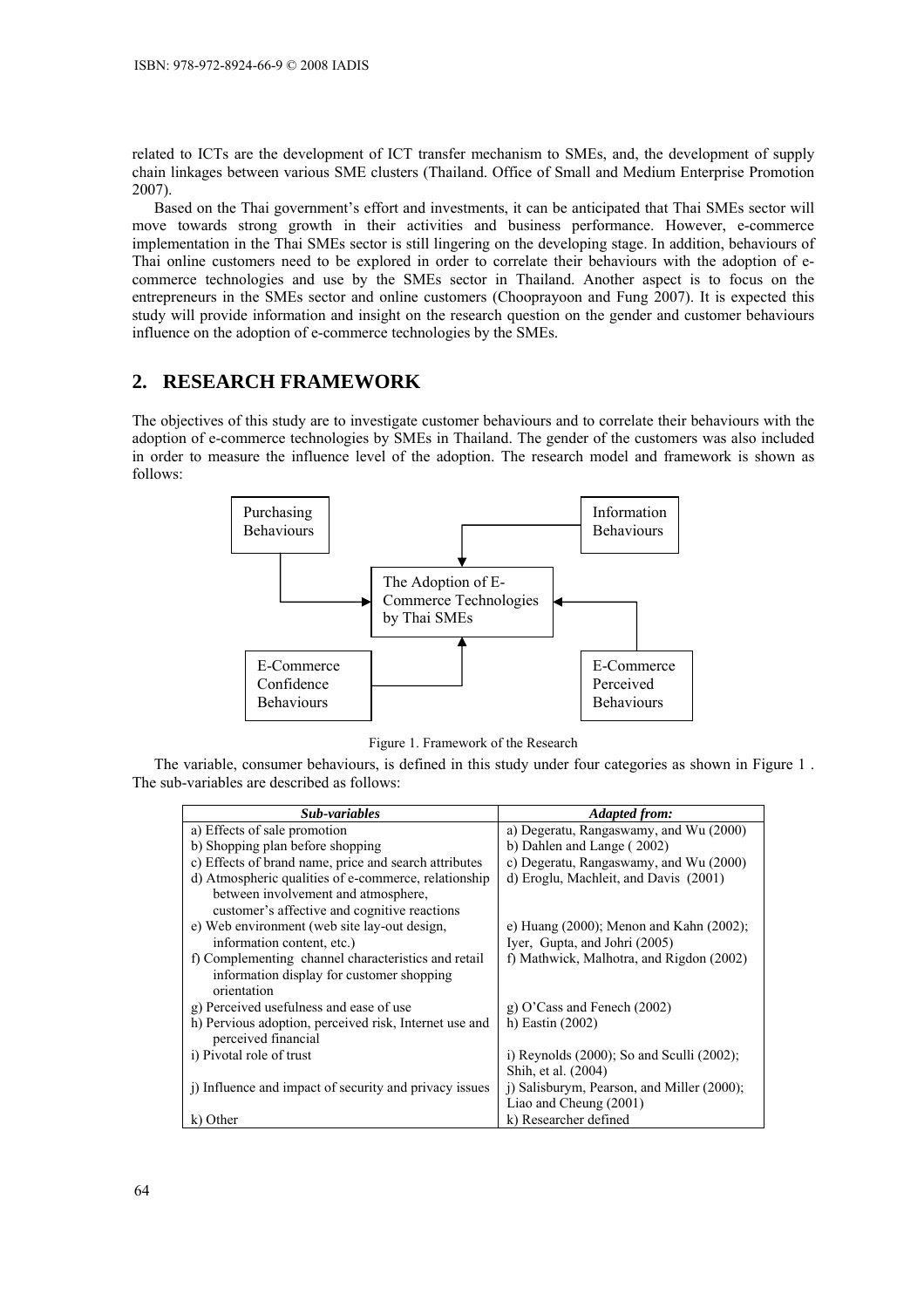# **3. RESEARCH METHODOLOGY**

#### **3.1 Demographics and the Sample**

Students from Rangsit University, Thailand were selected as samples of this study. Rangsit University is one of the famous private universities in Thailand. There are 13,732 students registered in 2007. Almost all students come from financially well off families and they have many chances to access the Internet including shopping online (Rangsit University. Registration Office 2007). Moreover, higher income customers are known to be more experienced in accessing the cyber world and the Internet (Cyberatlas.com 2000).

The sample size of the research population is drawn from the sample size estimation formula of Taro Yamane (1973). The sample size, 389 samples, was defined at the degree of the precision level of  $\pm 5\%$ where confidence level is 95 %. However, in order to ensure the sufficient total number of returned questionnaires, the 389 was round-up to 400. These students were therefore used as representative samples of the online customers in Thailand among the younger and well-to-do generation.

## **3.2 Data Compilation**

Quantitative research method was adopted and questionnaires were used for data collection. Respondents were asked to complete the questionnaires themselves, in other words, self-administered questionnaires were adopted. The questionnaire aims to investigate the customers' opinion on what level of their behavours will influence te adoption of ECT adoption by Thai SMEs. The 20 factors are designed and separated into 4 parts: purchasing behaviours, information behaviours, e-commerce confidence, and perceived behaviours in e-commerce The questionnaires were distributed to the respondents by manual using accidental sampling method. The respondents are then requested to return the forms anonymously either by mail or dropping at nominated collection b0xes.

#### **3.3 Data Analysis**

Statistical approach was used to analyse the data and SPSS was used as the analysis tool. Appropriate statistical techniques have been used to process the data from the returned questionnaires. The statistic scales of measurements are a) nominal scale: frequency distribution, percentage; b) interval scale: arithmetic mean, standard deviation; c) statistical significance test: regression

# **4. FINDINGS**

 Out of the 400 questionnaires sent out, 285 were returned. This corresponds to a return rate of about 70%. This figure has been considered as sufficient for the purpose of this study. Most of respondents are female (169, 59.30%) and 116 respondents (40.70%) are male. The findings are showed in the followings:

# **4.1 Descriptive Statistic Results**

The scale lengths for measuring level of influence of the customer behaviours towards electronic commerce technology adoption by Thai SMEs are composed of seven levels which are a) 2.01 to 3.00 represented extremely likely influence; b) 1.01 to 2.00 represented quite likely influence; c) 0.01 to 1.00 represented slightly likely influence; d) 0.00 represented neither likely influence nor unlikely influence, e) -1.00 to -0.99 represented slightly unlikely influence; f) -2.00 to -1.01 represented quite unlikely influence; and g) - 3.00 to -2.01 represented extremely unlikely influence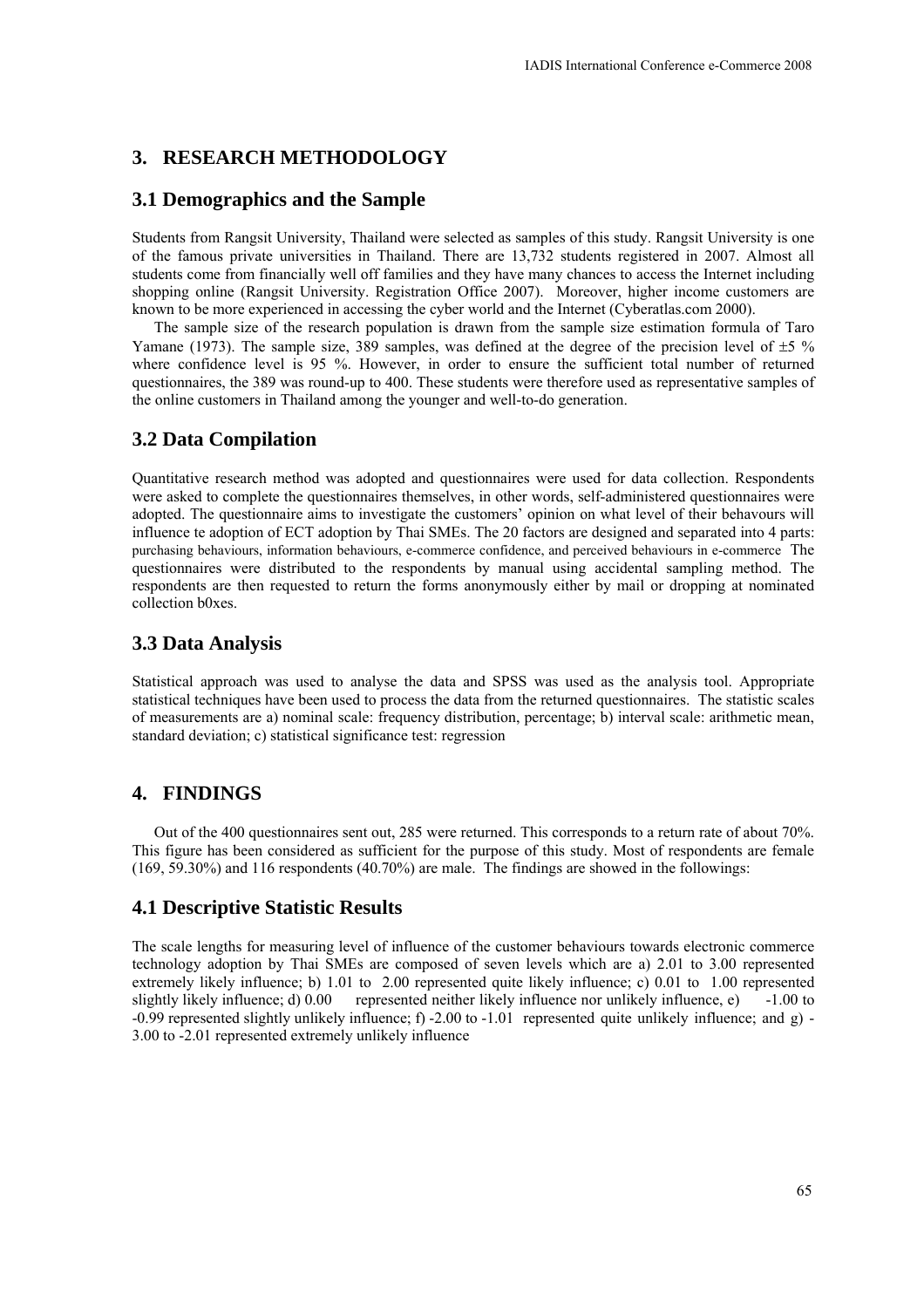|                                                                     | Level of Influence |      |                |  |  |
|---------------------------------------------------------------------|--------------------|------|----------------|--|--|
| Factors                                                             | Mean               | SD.  | Interpretation |  |  |
| 1. Sensitive to price and incline to favor lower price merchandises | 1.74               | 1.26 | quite          |  |  |
| from online stores.                                                 |                    |      |                |  |  |
| 2. Tendency to purchase new items which are different from what     | 1.43               | 1.34 | quite          |  |  |
| was bought previously.                                              |                    |      |                |  |  |
| Tendency to purchase due to sale promotion.<br>3.                   | 1.39               | 1.45 | quite          |  |  |
| 4. Loyalty to brand                                                 | 2.09               | 1.23 | extremely      |  |  |
| 5. Sensory attributes such as the ability to handle the products    | 2.32               | 1.00 | extremely      |  |  |
| physically.                                                         |                    |      |                |  |  |
| 6. Availability of alternative choices prior to decision making.    | 2.25               | 1.13 | extremely      |  |  |
| Easy accessibility of information about the items and the online    | 2.13               | 1.11 | extremely      |  |  |
| store.                                                              |                    |      |                |  |  |
| Richness of information on the items and other online stores        | 2.09               | 1.15 | extremely      |  |  |
| including their competitors.                                        |                    |      |                |  |  |
| 9. Appearance, layout and structure of the Web site.                | 2.00               | 1.18 | extremely      |  |  |
| 10. Having prior knowledge and experience on how to access the      | 2.06               | 1.02 | extremely      |  |  |
| Internet and how to carry out online shopping.                      |                    |      |                |  |  |
| 11. Having prior knowledge on the web site and about the content of | 1.60               | 1.33 | quite          |  |  |
| the items.                                                          |                    |      |                |  |  |
| 12. Trust and confidence in e-commerce technologies and the online  | 1.91               | 1.29 | quite          |  |  |
| store.                                                              |                    |      |                |  |  |
| 13. Plan before you do online shopping                              | 1.68               | 1.31 | quite          |  |  |
| 14. Perceived value or relevance of ECT to your online shopping.    | 1.57               | 1.20 | quite          |  |  |
| 15. Having adequate and variety of communication channels for       | 1.94               | 1.07 | quite          |  |  |
| delivering information about the online shopping.                   |                    |      |                |  |  |
| 16. Frequency of online shopping.                                   | 0.64               | 1.58 | slightly       |  |  |
| 17. Overall perceived ease of use of e-commerce technologies.       | 1.38               | 1.34 | Ouite          |  |  |
| 18. Trust in the security of online transactions                    | 2.08               | 1.30 | extremely      |  |  |
| 19. Concerns about privacy in online transactions.                  | 1.24               | 1.39 | Quite          |  |  |
| 20. Concerns about risk in online transactions.                     | 1.20               | 1.60 | Quite          |  |  |

| Table 1. Mean, standard deviation and interpretation of the level of customer behaviours which will influence the |
|-------------------------------------------------------------------------------------------------------------------|
| adoption of ECTs by Thai SMEs                                                                                     |

Table 1 shows the descriptive statistic results as mean and standard deviation of items as responded by the participants in the survey. Most customers believe that a) sensory attributes such as the ability to handle the products physically (2.32, 1.00), b) Availability of alternative choices prior to decision making (2.25, 1.13), and c) Easy accessibility of information about the items and the online store (2.13, 1.12) are the top three of their behaviours that will have extremely likely influence on the electronic commerce adoption by Thailand SMEs sector. However, they responded that a) frequency of online shopping (0.64, 1.58), b) concerns about risk in online transactions (1.20, 1.60), and c) concerns about privacy in online transactions (1.24, 1.39) have the most slightly likely influence.

# **4.2 Regression Analysis**

In order to measure influence levels of customer behaviours toward the ECT adoption by Thai SMEs, the independent variable, customer gender, is chosen for measuring the levels of influence via linear regression analysis. The following tables show results of the analysis: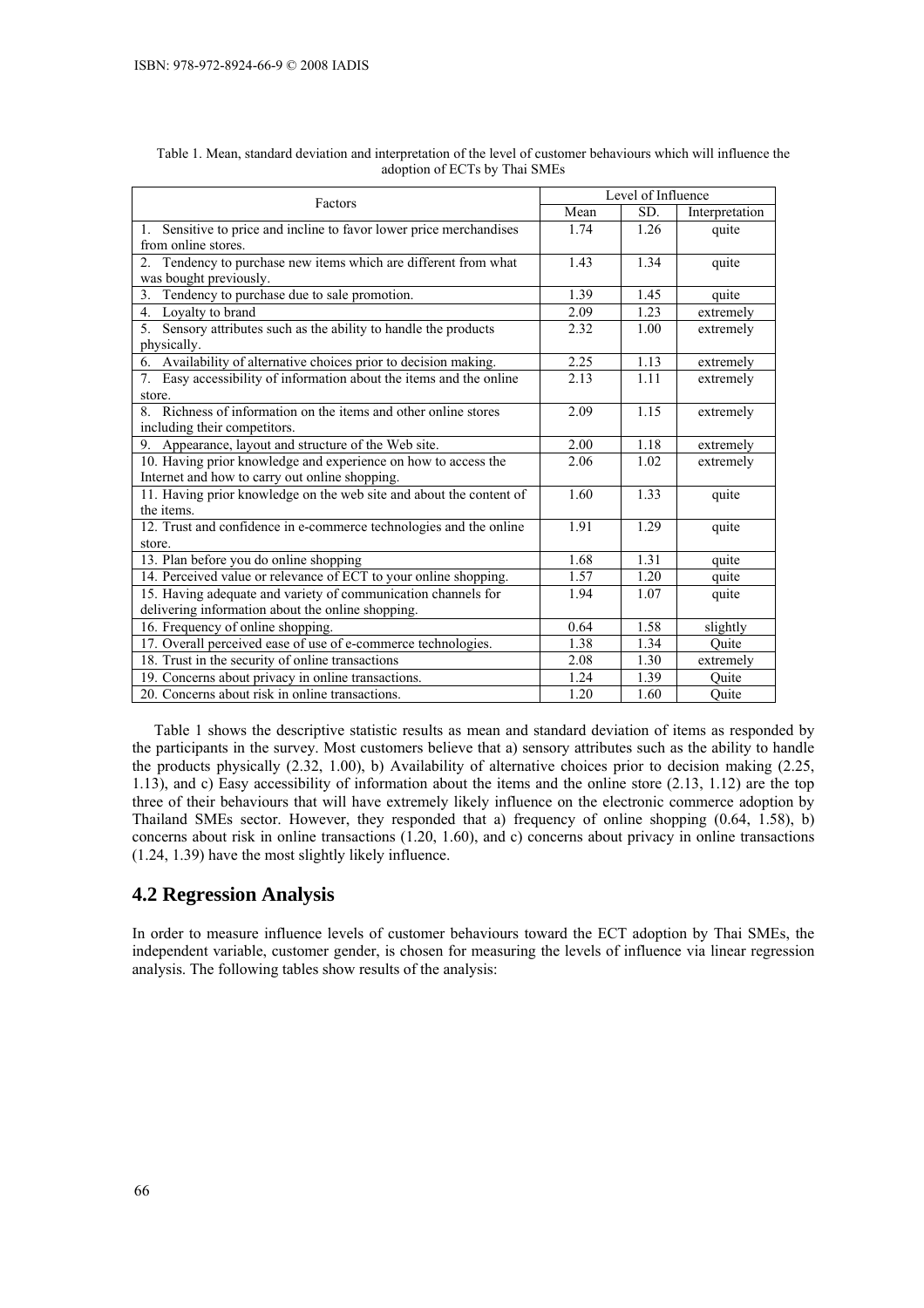|       |                                                                                            | Unstandardised |      | Standardised |          |      |
|-------|--------------------------------------------------------------------------------------------|----------------|------|--------------|----------|------|
| Model | Factors (Customer Behaviours)                                                              | Coefficients   | SE.  | Coefficients | t        | Sig. |
|       |                                                                                            | B              |      | Beta         |          |      |
|       | (Constant)                                                                                 | .532           | .100 |              | 5.337    | .000 |
|       | 1. Sensitive to price and incline to favor lower<br>price merchandises from online stores. | .009           | .025 | .024         | .365     | .715 |
|       | 2. Tendency to purchase new items which are<br>different from what was bought previously.  | .000           | .026 | .001         | .008     | .993 |
|       | 3. Tendency to purchase due to sale promotion.                                             | .023           | .023 | .068         | .985     | .325 |
|       | 4. Loyalty to brand                                                                        | $-.056$        | .024 | $-142$       | $-2.320$ | .021 |
|       | 5. Sensory attributes such as the ability to<br>handle the products physically.            | .103           | .030 | .209         | 3.469    | .001 |
|       | 6. Availability of alternative choices prior to<br>decision making.                        | $-.068$        | .027 | $-156$       | $-2.540$ | .012 |
|       | 7. Plan before you do online shopping                                                      | .023           | .023 | .062         | 1.001    | .318 |
|       | R                                                                                          |                |      | .274         |          |      |
|       | R Square                                                                                   |                |      | .075         |          |      |
|       | <b>Adjusted R Square</b>                                                                   |                |      | .051         |          |      |
|       | F                                                                                          |                |      | 3.168        |          |      |
|       | Sig.                                                                                       |                |      | .003         |          |      |

| Table 2. Coefficients of the customer purchasing behaviours influence the ECT adoption by |
|-------------------------------------------------------------------------------------------|
| Thai SMEs measured by gender                                                              |

In Table 2, value of R Square is closed to 1 ( .075). It is implied that purchasing behaviours in both of male and female customers influence the ECT adoption by Thai SMEs at 7.5% without statistical significance. The test of hypothesis about  $\beta_i$  is in two tails:

- $H_0$ : β<sub>i</sub> = 0 (has no linear correlation between purchasing behaviours and ECT
	- adoption when measured by customer gender)
- $H_1$ : β<sub>i</sub>  $\neq$  0 (has linear correlation between purchasing behaviours and ECT
	- adoption when measured by customer gender)

 $β<sub>i</sub>$  represents the coefficients of 7 factors (purchasing behaviours) which are able to correlate with the customer gender. The hypothesis test found that  $H_0$  is rejected because significant value is less than 0.05 (sig.value = .003) meanwhile  $H_1$  is accepted. Therefore, influence of customer purchasing behaviours to the ECT adoption has linear correlation when measured by customer gender.

| Table 3. Coefficients of the customer's information behaviours influence the ECT adoption by |
|----------------------------------------------------------------------------------------------|
| Thai SMEs measured by gender                                                                 |
|                                                                                              |

|       |                                                                                                                       | Unstandardised |      | Standardized |          |      |
|-------|-----------------------------------------------------------------------------------------------------------------------|----------------|------|--------------|----------|------|
| Model | Factors (Customer Behaviours)                                                                                         | Coefficients   | SE.  | Coefficients |          | Sig. |
|       |                                                                                                                       | B              |      | Beta         |          |      |
|       | (Constant)                                                                                                            | .618           | .098 |              | 6.318    | .000 |
|       | 1. Easy accessibility of information about<br>the items and the online store.                                         | $-.022$        | .029 | $-.049$      | $-.770$  | .442 |
|       | 2. Richness of information on the items<br>and other online stores including their<br>competitors.                    | .015           | .029 | .035         | .515     | .607 |
|       | 3. Appearance, layout and structure of the<br>Web site.                                                               | $-.037$        | .027 | $-.088$      | $-1.378$ | .169 |
|       | 4. Having prior knowledge and<br>experience on how to access the<br>Internet and how to carry out online<br>shopping. | .027           | .031 | .057         | .882     | .378 |
|       | 5. Having prior knowledge on the web<br>site and about the content of the items.                                      | .009           | .023 | .026         | .403     | .688 |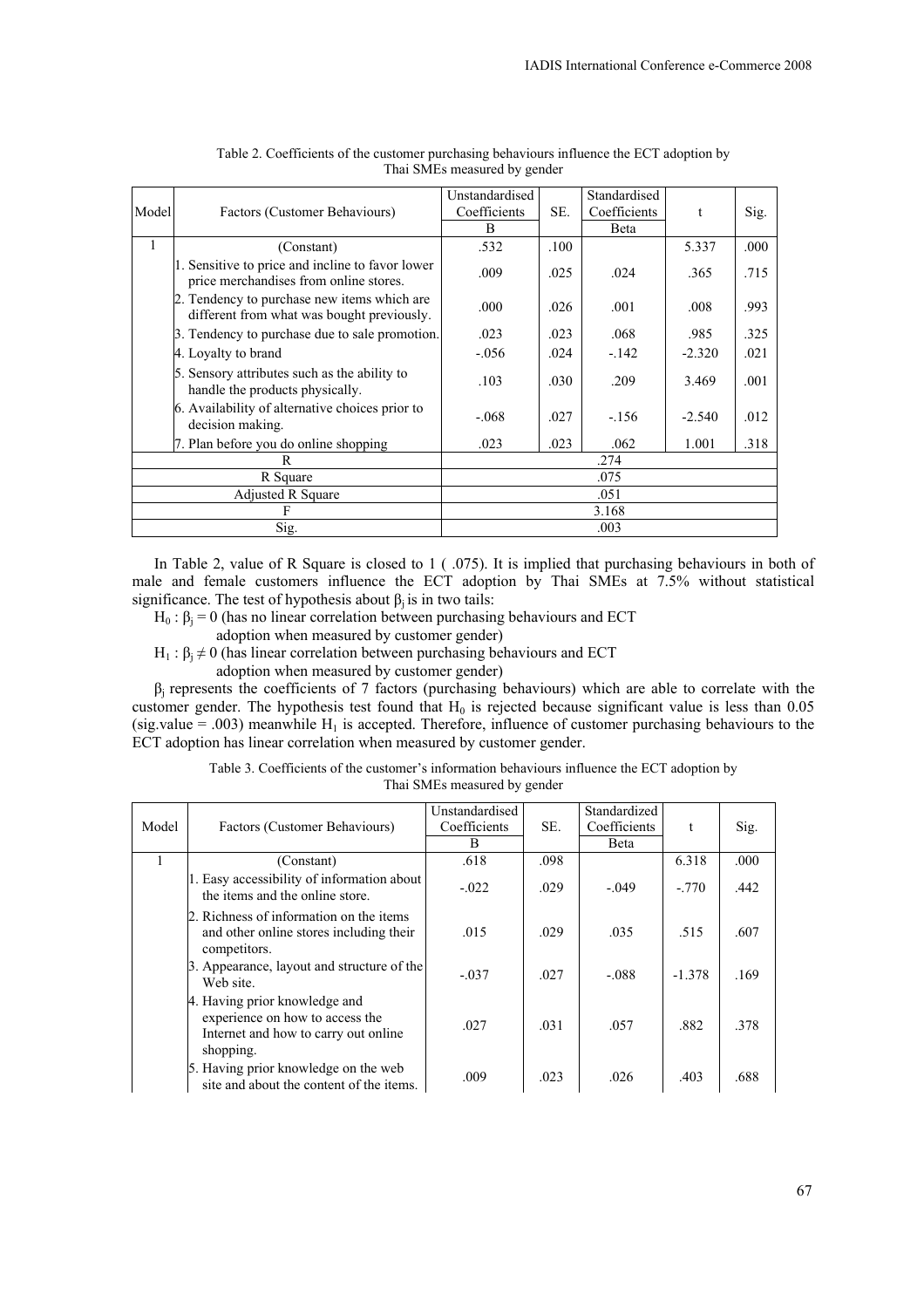| Model    | Factors (Customer Behaviours)                                                                                        | Unstandardised<br>Coefficients<br>В | SE.  | Standardized<br>Coefficients<br><b>B</b> eta |         | Sig. |
|----------|----------------------------------------------------------------------------------------------------------------------|-------------------------------------|------|----------------------------------------------|---------|------|
|          | 6. Having adequate and variety of<br>communication channels for delivering<br>information about the online shopping. | .000                                | .029 | $-.001$                                      | $-.016$ | .987 |
|          | R                                                                                                                    |                                     |      | .113                                         |         |      |
| R Square |                                                                                                                      |                                     |      | .013                                         |         |      |
|          | Adjusted R Square                                                                                                    |                                     |      | $-.009$                                      |         |      |
|          |                                                                                                                      |                                     |      | .588                                         |         |      |
|          | Sig.                                                                                                                 |                                     |      | .739                                         |         |      |

In Table 3, value of R Square is not closed to 1 (.013). It is implied that information behaviours in both of male and female customers influence the ECT adoption by Thai SMEs at only 1.3% without statistical significance. The test of hypothesis about  $\beta_i$  is in two tails:

 $H_0$ :  $\beta_i = 0$  (has no linear correlation between information behaviours and ECT

adoption when measured by customer gender)

 $H_1$ :  $\beta_i \neq 0$  (has linear correlation between information behaviours and ECT

adoption when measured by customer gender)

The hypothesis test found that  $H_0$  is accepted because significant value is more than 0.05 (sig.value = .739) meanwhile  $H_1$  is rejected. Therefore, influence of customers' information behaviours to the ecommerce adoption has no linear correlation when measured by customer gender.

| Thai SMEs measured by gender |                                                                             |                                     |      |                                      |         |      |
|------------------------------|-----------------------------------------------------------------------------|-------------------------------------|------|--------------------------------------|---------|------|
| Model                        | Factors (Customer Behaviours)                                               | Unstandardized<br>Coefficients<br>B | SE.  | Standardized<br>Coefficients<br>Beta | t       | Sig. |
|                              | (Constant)                                                                  | .549                                | .082 |                                      | 6.703   | .000 |
|                              | 1. Trust and confidence in e-commerce<br>technologies and the online store. | .002                                | .027 | .006                                 | .086    | .931 |
|                              | 2. Trust in the security of online transactions                             | .025                                | .027 | .067                                 | .943    | .347 |
|                              | 3. Concerns about privacy in online<br>transactions.                        | $-.004$                             | .027 | $-.010$                              | $-.137$ | .891 |
|                              | 4. Concerns about risk in online<br>transactions.                           | $-.009$                             | .024 | $-.028$                              | $-.362$ | .717 |
|                              | R                                                                           |                                     |      | .070                                 |         |      |
|                              | R Square                                                                    |                                     |      | .005                                 |         |      |
|                              | <b>Adjusted R Square</b>                                                    |                                     |      | $-.014$                              |         |      |
|                              |                                                                             |                                     |      | .251                                 |         |      |

Table 4. Coefficients of the customer's e-commerce confidence influence the ECT adoption by

In Table 4, value of R Square is not closed to 1 (.005) means that e-commerce confidence of customers influence the ECT adoption by Thai SMEs at only 0.5% without statistical significance. The test of hypothesis about  $β<sub>i</sub>$  is in two tails:

 $Sig.$  . 909

 $H_0: \beta_i = 0$  (has no linear correlation between e-commerce confidence and ECT adoption when measured by customer gender)

 $H_1$ :  $\beta_i \neq 0$  (has linear correlation between e-commerce confidence and ECT

adoption when measured by customer gender)

The hypothesis test found that  $H_0$  is accepted because significant value is more than 0.05 (sig.value = .909) meanwhile  $H_1$  is rejected. Therefore, influence of customers' confidence in e-commerce to the ECT adoption has no linear correlation when measured by customer gender.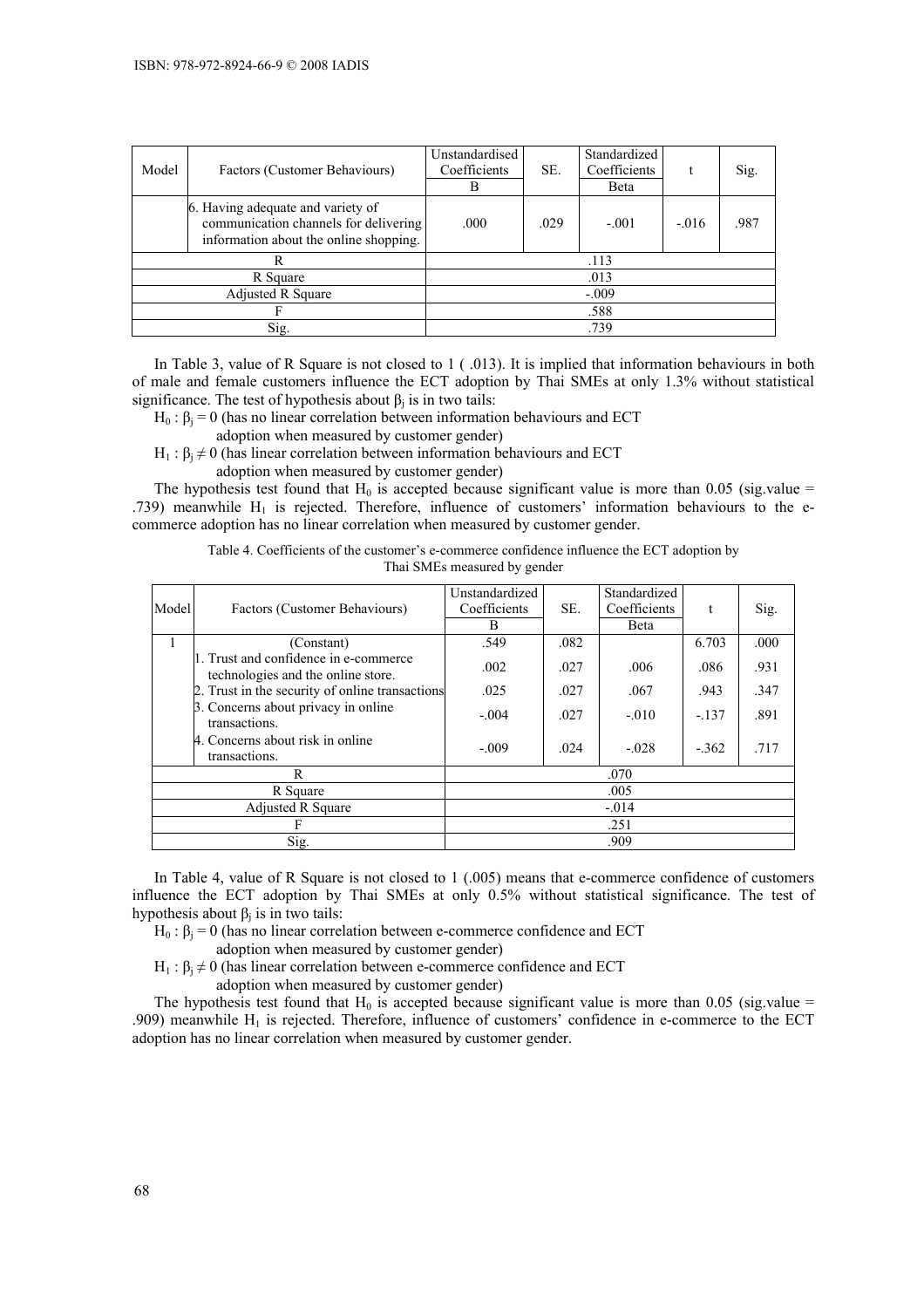| Model | Factors (Customer Behaviours)                                      | Unstandardized<br>Coefficients | SE.  | Standardized<br>Coefficients |         | Sig. |
|-------|--------------------------------------------------------------------|--------------------------------|------|------------------------------|---------|------|
|       |                                                                    | B                              |      | Beta                         |         |      |
|       | (Constant)                                                         | .532                           | .053 |                              | 10.046  | .000 |
|       | 1. Perceived value or relevance of ECT to<br>your online shopping. | .056                           | .025 | .136                         | 2.243   | .026 |
|       | 2. Overall perceived ease of use of e-<br>commerce technologies.   | $-.020$                        | .023 | $-.053$                      | $-.875$ | .383 |
|       |                                                                    |                                |      | .134                         |         |      |
|       | R Square                                                           |                                |      | .018                         |         |      |
|       | <b>Adjusted R Square</b>                                           |                                |      | .011                         |         |      |
|       |                                                                    |                                |      | 2.587                        |         |      |
|       | Sig.                                                               |                                |      | .077                         |         |      |

Table 5. Coefficients of the customer perceived behaviours in e-commerce influence the ECT adoption by Thai SMEs measured by gender

In Table 5, value of R Square is not closed to 1 (.018) means that perceived behaviours in e-commerce of customers influence the ECT adoption by Thai SMEs at only 1.8% without statistical significance. The test of hypothesis about  $β<sub>i</sub>$  is in two tails:

- $H_0$ : β<sub>i</sub> = 0 (has no linear correlation between perceived behaviours in e-commerce of customers and ECT adoption when measured by customer gender)
- $H_1$ :  $B_i \neq 0$  (has linear correlation between perceived behaviours in e-commerce of customers and ECT adoption when measured by customer gender)

The hypothesis test found that  $H_0$  is accepted because significant value is more than 0.05 (sig.value = .077) meanwhile  $H_1$  is rejected. Therefore, influence of perceived behaviours in e-commerce of customers to ECT adoption has no linear correlation when measured by customer gender.

# **5. DISCUSSION AND CONCLUSION**

Customer behaviours have been known as the dependence with the others in businesses (Rice 1997). This study aims to investigate influence of the customer behaviours on their adoption of e-commerce technologies by Thai SMEs. Four categories of the customer behaviours were assigned as factor variable which are expected to have an influence on their adoption. The categories are 1) general purchasing behaviours, 2) information behaviours, 3) confidence in e-commerce, and 4) perceived behaviours in e-commerce. The study found that there are slightly influences of the four categories to the adoption when measured by customer gender. Most of null hypotheses are accepted and there is only one alternative hypotheses is accepted. The results imply that the ECT adoption by Thai SMEs is influenced by the customer behaviours slightly including effects from the customer gender. Some of those customers hold their opinions that a) they are the last point of e-commerce; b) they have no choice because the e-commerce functions are designed by the SMEs; c) the SMEs have never studied the customers' demand; d) a number of SMEs across the country have not paid intention to the e-commerce development. However, the customers are expecting that their roles should be more important in SME sector. This is only the first stage of the study; however, the qualitative approach will be used for proving this discovering and extend the scale of research population to other groups. Moreover, the study should be extended to other variables such as experience in e-commerce, culture, taste, ICT skill, etc. The research results show that the roles of customer behaviours still effect the adoption of e-commerce technologies. Although it effect slightly to the adoption, but it can indicate that Thai customers do not pay intention on how their roles will influence to the adoption. Thus, it is fair to summarise that there are many other factors have more influences to the adoption. However, the Thai SMEs should adopt and implement the e-commerce technologies in order to facilitate online customers, increase distribution channel for products and services, eliminate middle-traders, encounter with customers closely via the e-commerce website channel as expressed by the customers. Finally, trust and confidence in e-commerce implemented by the Thai SMEs sector will be increasing continually.